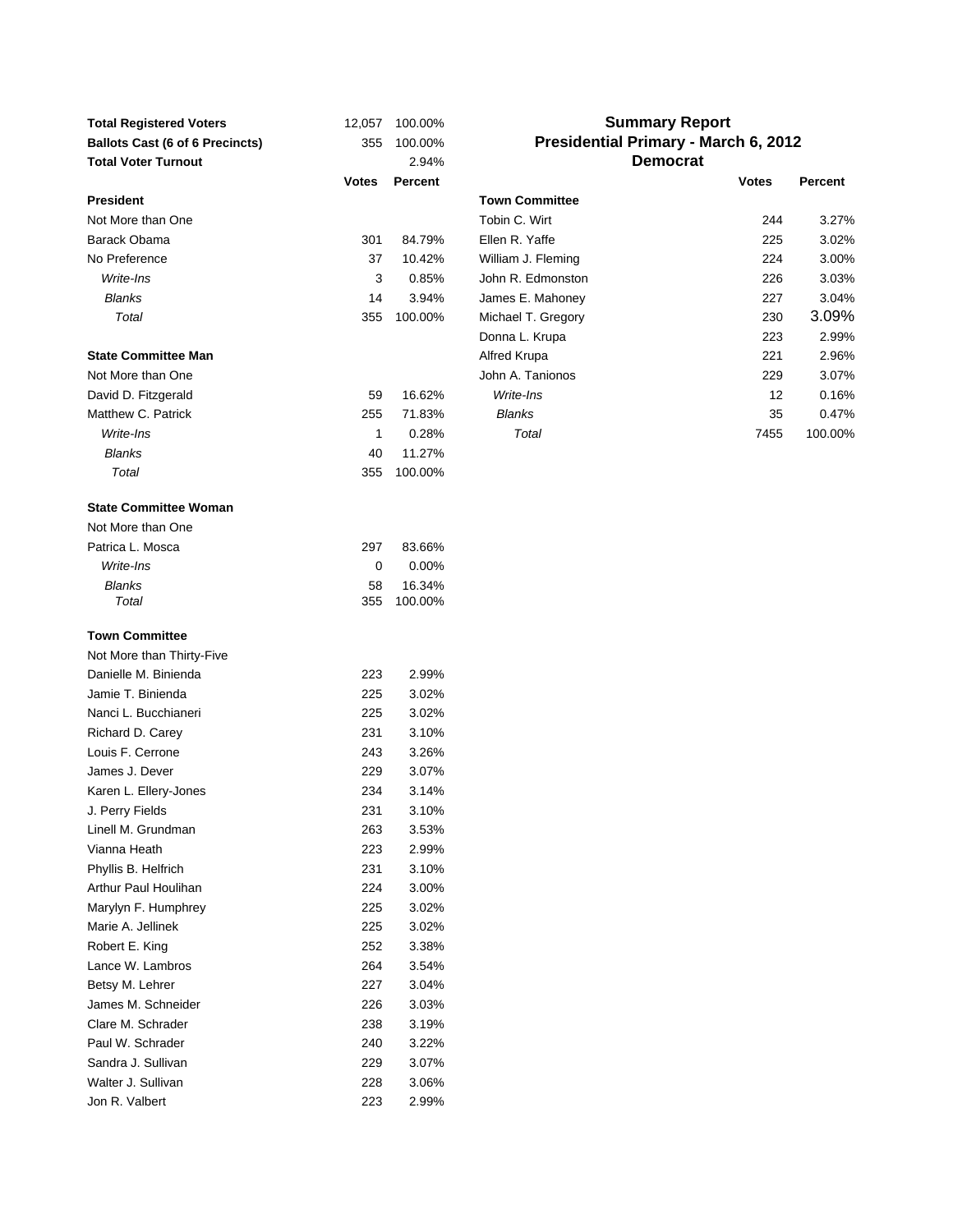## **Presidential Primary March 6, 2012 Democrat**

| <b>Number of Eligible Voters</b> | 12.057 |
|----------------------------------|--------|
| <b>Total Ballots Cast:</b>       | 355    |

**Total Ballots Cast:**

**% of Total Voters**

2.94%

| <b>PRECINCT</b>                              | $\mathbf{1}$   | $\overline{2}$ | $\overline{\mathbf{3}}$ | 4                | 5              | 6              | <b>Total Votes Cast   Grand Total</b> |       | % of Vote |
|----------------------------------------------|----------------|----------------|-------------------------|------------------|----------------|----------------|---------------------------------------|-------|-----------|
| <b>OFFICES/CANDIDATES</b>                    |                |                |                         |                  |                |                |                                       |       |           |
| <b>Number of Eligible Voters by Precinct</b> | 2263           | 2121           | 1853                    | 2040             | 1954           | 1826           |                                       | 12057 |           |
| <b>Total Votes Cast</b>                      | 93             | 74             | 53                      | 48               | 47             | 40             | 355                                   |       |           |
| <b>Percentage By Precinct</b>                | 4.11%          | 3.49%          | 2.86%                   | 2.35%            | 2.41%          | 2.19%          |                                       |       |           |
| <b>President</b>                             |                |                |                         |                  |                |                |                                       |       |           |
| Not More than One                            |                |                |                         |                  |                |                |                                       |       |           |
| <b>Barack Obama</b>                          | 81             | 61             | 41                      | 41               | 42             | 35             | 301                                   | 301   | 84.79%    |
| No Preference                                | 10             |                | 8                       | 61               |                | $\overline{2}$ | 37                                    | 37    | 10.42%    |
| Write-Ins                                    |                |                | $\overline{0}$          | $\Omega$         |                | $\overline{2}$ |                                       |       | 0.85%     |
| <b>Blanks</b>                                |                |                | $\overline{A}$          |                  |                |                | 14                                    | 14    | 3.94%     |
| <b>Total</b>                                 | 93             | 74             | 53                      | 48               | 47             | 40             |                                       | 355   | 100.00%   |
| <b>Number of Eligible Voters by Precinct</b> | 2263           | 2121           | 1853                    | 2040             | 1954           | 1826           |                                       | 12057 |           |
| <b>Total Votes Cast</b>                      | 93             | 74             | 53                      | 48               | 47             | 40             | 355                                   |       |           |
| <b>Percentage By Precinct</b>                | 4.11%          | 3.49%          | 2.86%                   | 2.35%            | 2.41%          | 2.19%          |                                       |       |           |
| <b>State Committee Man</b>                   |                |                |                         |                  |                |                |                                       |       |           |
| <b>Not More than One</b>                     |                |                |                         |                  |                |                |                                       |       |           |
| David D. Fitzgerald                          | 2 <sub>0</sub> | 11             | 9                       | $\boldsymbol{Q}$ |                |                | 59                                    | 59    | 16.62%    |
| Matthew C. Patrick                           | 62             | 54             | 40                      | 33               | 3 <sup>0</sup> | 36             | 255                                   | 255   | 71.83%    |
| Write-Ins                                    |                |                | $\sqrt{ }$              | $\Omega$         |                |                |                                       |       | 0.28%     |
| <b>Blanks</b>                                | 11             |                |                         | 6                |                | $\overline{2}$ | 40                                    | 40    | 11.27%    |
| <b>Total</b>                                 | 93             | 74             | 53                      | 48               | 47             | 40             |                                       | 355   | 100.00%   |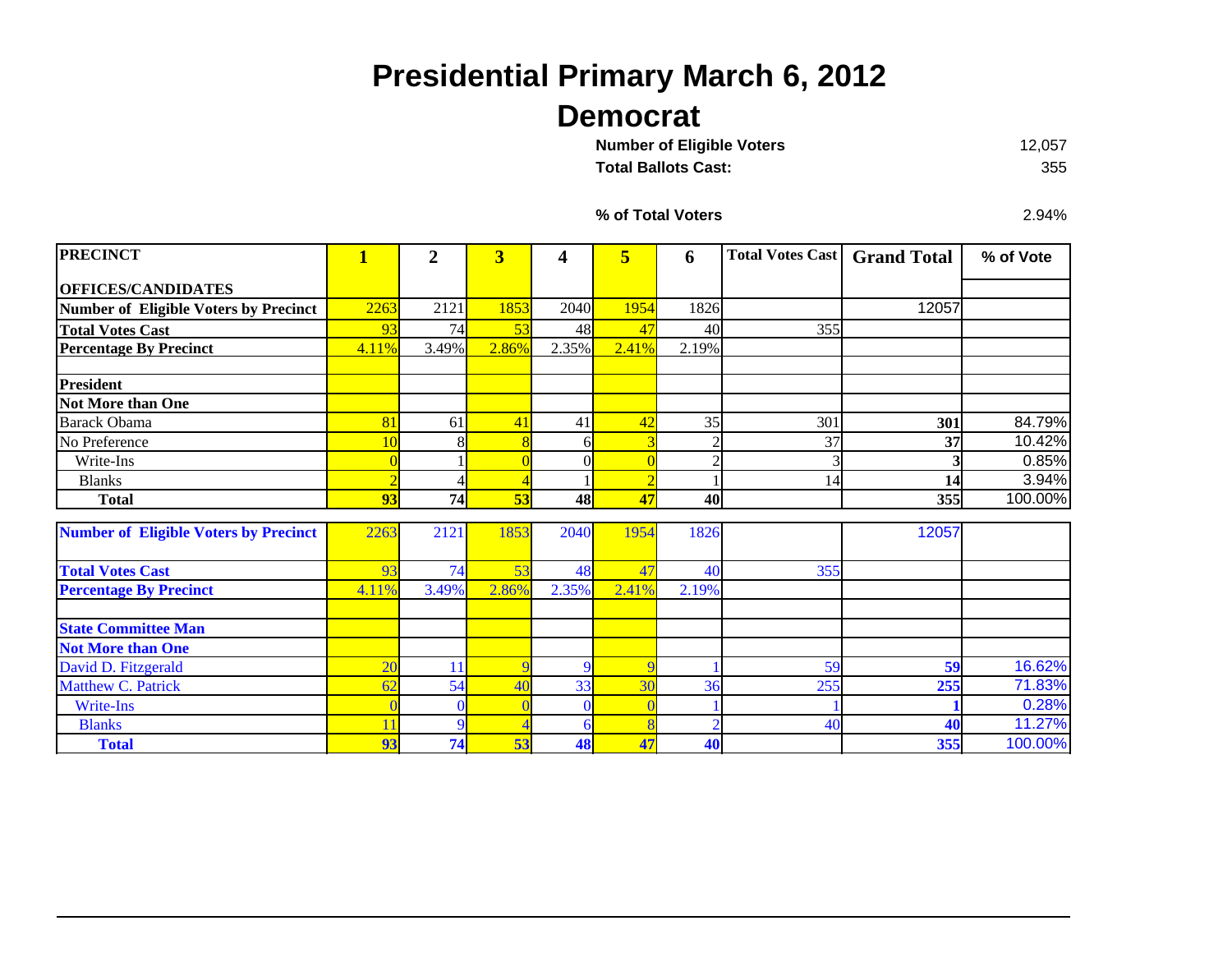| Number of Eligible Voters by Precinct | 2263  | 2121            | 1853  | 2040  | 1954  | 1826  |     | 12057 |         |
|---------------------------------------|-------|-----------------|-------|-------|-------|-------|-----|-------|---------|
| <b>Total Votes Cast</b>               | 93    | 74 <sub>h</sub> | 53    | 48    |       | 40    | 355 |       |         |
| <b>Percentage By Precinct</b>         | 4.11% | 3.49%           | 2.86% | 2.35% | 2.41% | 2.19% |     |       |         |
|                                       |       |                 |       |       |       |       |     |       |         |
| <b>State Committee Woman</b>          |       |                 |       |       |       |       |     |       |         |
| Not More than One                     |       |                 |       |       |       |       |     |       |         |
| Patrica L. Mosca                      | 80    | 59              | 49    | 38    |       | 32    | 297 | 297   | 83.66%  |
| Write-Ins                             |       |                 |       |       |       |       |     |       | 0.00%   |
| <b>Blanks</b>                         |       |                 |       | 10I   |       |       | 58  | 58    | 16.34%  |
| <b>Total</b>                          | 93    | 74              | 53    | 48    | 47    | 40    |     | 355   | 100.00% |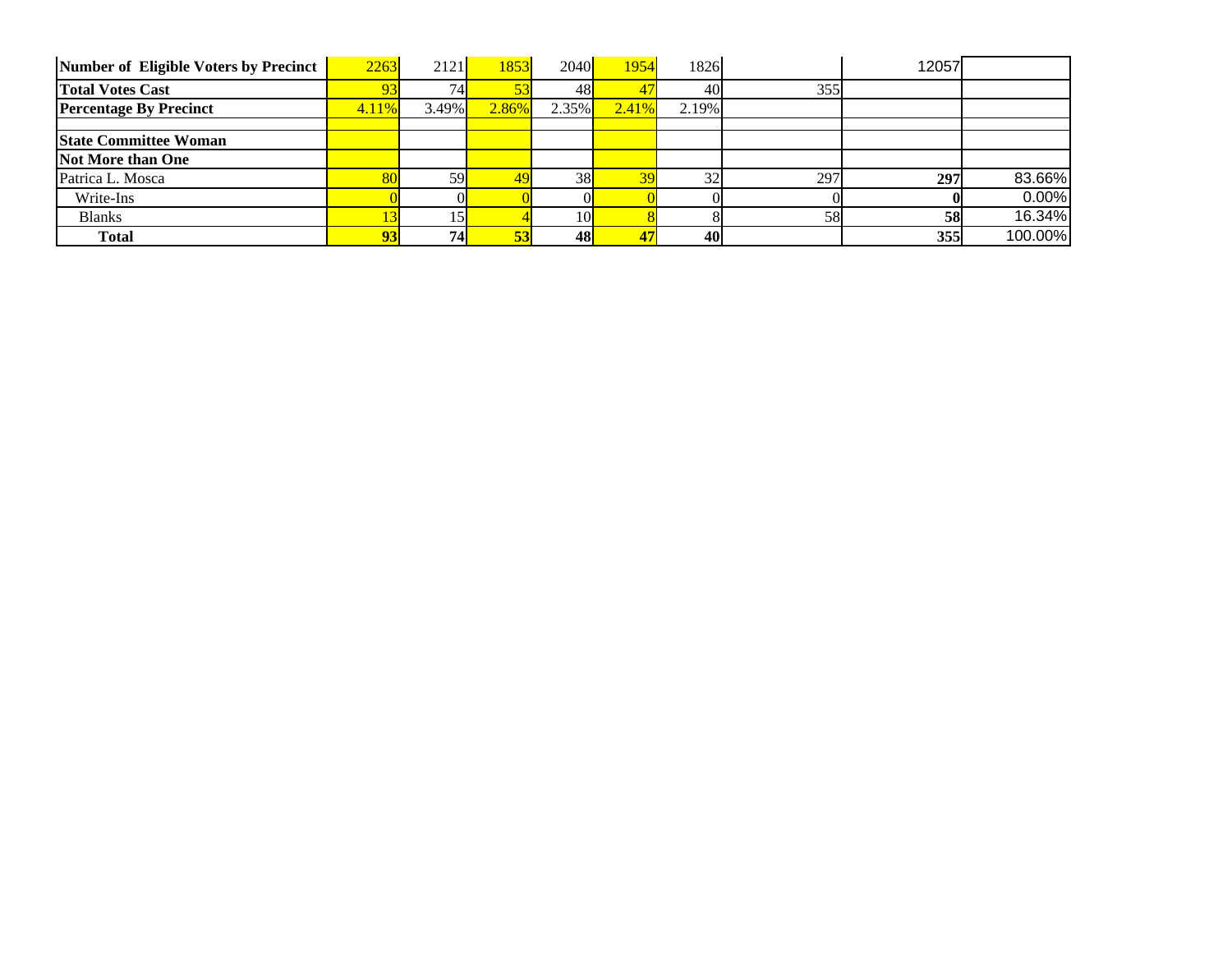| <b>Number of Eligible Voters by Precinct</b> | 2263            | 2121            | 1853            | 2040            | 1954            | 1826            |                  | 12057 |         |
|----------------------------------------------|-----------------|-----------------|-----------------|-----------------|-----------------|-----------------|------------------|-------|---------|
| <b>Total Votes Cast</b>                      | 93              | 74              | 53              | 48              | 47              | 40              | 355              |       |         |
| <b>Percentage By Precinct</b>                | 4.11%           | 3.49%           | 2.86%           | 2.35%           | 2.41%           | 2.19%           |                  |       |         |
|                                              |                 |                 |                 |                 |                 |                 |                  |       |         |
| <b>Town Committee</b>                        |                 |                 |                 |                 |                 |                 |                  |       |         |
| <b>Not More than Thirty-Five</b>             |                 |                 |                 |                 |                 |                 |                  |       |         |
| Danielle M. Binienda                         | 57              | 43              | 37              | 34              | 23              | 29              | 223              | 223   | 2.99%   |
| Jamie T. Binienda                            | $\overline{55}$ | 46              | 38              | 34              | $\overline{24}$ | 28              | 225              | 225   | 3.02%   |
| Nanci L. Bucchianeri                         | $\overline{56}$ | $\overline{43}$ | $\overline{37}$ | 36              | $\overline{24}$ | 29              | 225              | 225   | 3.02%   |
| Richard D. Carey                             | 62              | 44              | $\overline{39}$ | 34              | $\overline{24}$ | 28              | 231              | 231   | 3.10%   |
| Louis F. Cerrone                             | 60              | 51              | 40              | 36              | $\overline{26}$ | 30              | 243              | 243   | 3.26%   |
| James J. Dever                               | 57              | 45              | 40              | $\overline{34}$ | 25              | 28              | 229              | 229   | 3.07%   |
| Karen L. Ellery-Jones                        | 57              | 48              | 38              | 36              | $\overline{24}$ | 31              | 234              | 234   | 3.14%   |
| J. Perry Fields                              | 59              | 46              | 37              | $\overline{35}$ | $\overline{23}$ | $\overline{31}$ | 231              | 231   | 3.10%   |
| Linell M. Grundman                           | 65              | 54              | 42              | 39              | 31              | 32              | 263              | 263   | 3.53%   |
| Vianna Heath                                 | 57              | 44              | 37              | 34              | $\overline{23}$ | 28              | 223              | 223   | 2.99%   |
| Phyllis B. Helfrich                          | 58              | 46              | $\overline{37}$ | 35              | $\overline{26}$ | 29              | 231              | 231   | 3.10%   |
| Arthur Paul Houlihan                         | $\overline{56}$ | 43              | $\overline{36}$ | $\overline{37}$ | $\overline{24}$ | 28              | 224              | 224   | 3.00%   |
| Marylyn F. Humphrey                          | 58              | 43              | $\overline{37}$ | $\overline{35}$ | $\overline{24}$ | 28              | 225              | 225   | 3.02%   |
| Marie A. Jellinek                            | 57              | 45              | 36              | $\overline{35}$ | $\overline{23}$ | 29              | 225              | 225   | 3.02%   |
| Robert E. King                               | 68              | 52              | 39              | 38              | 25              | 30              | 252              | 252   | 3.38%   |
| Lance W. Lambros                             | 65              | $\overline{54}$ | $\overline{43}$ | 39              | $\overline{29}$ | $\overline{34}$ | 264              | 264   | 3.54%   |
| Betsy M. Lehrer                              | 59              | 45              | 36              | $\overline{36}$ | $\overline{23}$ | 28              | 227              | 227   | 3.04%   |
| James M. Schneider                           | $\overline{56}$ | 45              | $\overline{37}$ | 34              | $\overline{25}$ | $\overline{29}$ | $\overline{226}$ | 226   | 3.03%   |
| Clare M. Schrader                            | 58              | 47              | 39              | $\overline{39}$ | $\overline{26}$ | 29              | 238              | 238   | 3.19%   |
| Paul W. Schrader                             | 59              | 48              | $\overline{40}$ | 39              | $\overline{25}$ | 29              | 240              | 240   | 3.22%   |
| Sandra J. Sullivan                           | 58              | 45              | $\overline{36}$ | 38              | $\overline{24}$ | 28              | 229              | 229   | 3.07%   |
| Walter J. Sullivan                           | 57              | $\overline{45}$ | 37              | 37              | $\overline{24}$ | 28              | 228              | 228   | 3.06%   |
| Jon R. Valbert                               | 56              | 44              | 38              | 34              | $\overline{23}$ | 28              | 223              | 223   | 2.99%   |
| Tobin C. Wirt                                | 62              | 50              | 42              | 38              | $\overline{24}$ | 28              | 244              | 244   | 3.27%   |
| Ellen R. Yaffe                               | 58              | 43              | 36              | $\overline{35}$ | $\overline{24}$ | 29              | 225              | 225   | 3.02%   |
| William J. Fleming                           | 57              | 44              | $\overline{38}$ | $\overline{34}$ | $\overline{23}$ | $\overline{28}$ | 224              | 224   | 3.00%   |
| John R. Edmonston                            | 56              | 47              | 36              | 35              | $\overline{24}$ | 28              | 226              | 226   | 3.03%   |
| James E. Mahoney                             | 57              | 45              | 37              | 36              | $\overline{24}$ | 28              | 227              | 227   | 3.04%   |
| Michael T. Gregory                           | 60              | 46              | $\overline{37}$ | 35              | $\overline{24}$ | 28              | 230              | 230   | 3.09%   |
| Donna L. Krupa                               | 59              | 42              | 37              | 34              | $\overline{23}$ | 28              | 223              | 223   | 2.99%   |
| Alfred Krupa                                 | $\overline{57}$ | 43              | $\overline{36}$ | 34              | $\overline{23}$ | 28              | 221              | 221   | 2.96%   |
| John A. Tanionos                             | 57              | 45              | 39              | 34              | 25              | 29              | 229              | 229   | 3.07%   |
| Write-Ins                                    |                 |                 | $\overline{0}$  | $\overline{0}$  | $\sqrt{ }$      | 6               | 12               | 12    | 0.16%   |
| <b>Blanks</b>                                | 10              |                 | $\overline{3}$  | 4               |                 | 5               | 35               | 35    | 0.47%   |
| <b>Total</b>                                 | <b>1888</b>     | 1481            | 1217            | 1147            | 786             | 936             | 1507             | 7455  | 100.00% |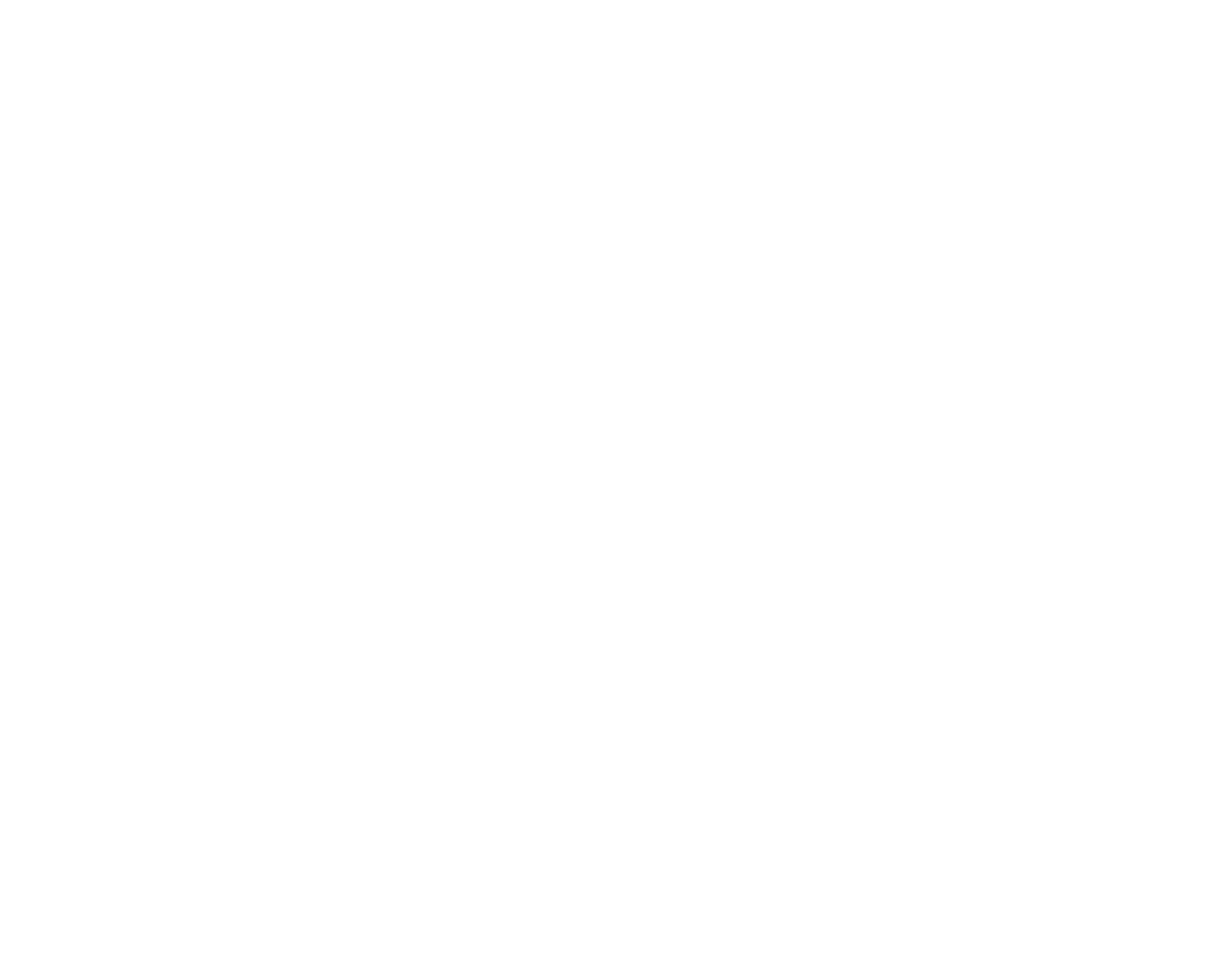| <b>Number of Eligible Voters</b>       | 11,769         | 100.00% | <b>Summary Report</b>                |              |         |
|----------------------------------------|----------------|---------|--------------------------------------|--------------|---------|
| <b>Ballots Cast (6 of 6 Precincts)</b> | 2,144          | 100.00% | Presidential Primary - March 6, 2012 |              |         |
| <b>Total Voter Turnout</b>             |                | 18.22%  | Republican                           |              |         |
|                                        | Votes          | Percent |                                      | <b>Votes</b> | Percent |
| <b>President</b>                       |                |         | <b>Town Committee</b>                |              |         |
| Not More than One                      |                |         | David Merrell                        | 904          | 2.63%   |
| Ron Paul                               | 152            | 7.09%   | Karyl Ann Merrell                    | 891          | 2.60%   |
| Mitt Romney                            | 1624           | 75.75%  | Merilyn Myers                        | 892          | 2.60%   |
| <b>Rick Perry</b>                      | 8              | 0.37%   | David G. Neal                        | 923          | 2.69%   |
| <b>Rick Santorum</b>                   | 226            | 10.54%  | Karen R. Neal                        | 912          | 2.66%   |
| Jon Huntsman                           | 12             | 0.56%   | Gerald D. Nye                        | 984          | 2.87%   |
| Michele Bachmann                       | 3              | 0.14%   | Frank Pannorfi                       | 1114         | 3.25%   |
| Newt Gingrich                          | 110            | 5.13%   | Gene J. Parini                       | 885          | 2.58%   |
| No Preference                          | $\overline{7}$ | 0.33%   | Jeffrey Davis Perry                  | 1467         | 4.27%   |
| Write-Ins                              | $\overline{2}$ | 0.09%   | Lisa Davis Perry                     | 1251         | 3.64%   |
| <b>Blanks</b>                          | 0              | 0.00%   | Nancy W. Sandborg                    | 946          | 2.76%   |
| Total                                  | 2144           | 100.00% | Paul W. Sandborg, Jr.                | 956          | 2.78%   |
|                                        |                |         | Patricia F. Stebbins                 | 956          | 2.78%   |
| <b>State Committee Man</b>             |                |         | Ralph A. Vitacco                     | 1007         | 2.93%   |
| Not More than One                      |                |         | Jennifer Lynn White                  | 1018         | 2.97%   |
| Gerald D. Nye                          | 1525           | 71.13%  | Taylor D. White                      | 1224         | 3.57%   |
| Write-Ins                              | 6              | 0.28%   | Mary E. Wagner (Write-In)            | 43           | 0.13%   |
| <b>Blanks</b>                          | 613            | 28.59%  | Write-Ins                            | 9            | 0.03%   |
| Total                                  | 2144           | 100.00% | <b>Blanks</b>                        | 342          | 1.00%   |
|                                        |                |         | Total                                | 34327        | 100.00% |
| <b>State Committee Woman</b>           |                |         |                                      |              |         |
| Not More than One                      |                |         |                                      |              |         |
| Barbara A. McCoy                       | 1437           | 67.02%  |                                      |              |         |
| Write-Ins                              | 14             | 0.65%   |                                      |              |         |
| <b>Blanks</b>                          | 693            | 32.32%  |                                      |              |         |
| Total                                  | 2144           | 100.00% |                                      |              |         |
|                                        |                |         |                                      |              |         |
| <b>Town Committee</b>                  |                |         |                                      |              |         |
| Not More than Thirty-Five              |                |         |                                      |              |         |
| Jeanne M. Ayer                         | 905            | 2.64%   |                                      |              |         |
| Michael K. Ayer                        | 895            | 2.61%   |                                      |              |         |
| Agatha A. Bodwell                      | 883            | 2.57%   |                                      |              |         |
| Raymond Peter Cox, Jr.                 | 898            | 7.82%   |                                      |              |         |
| Douglas S. Dexter                      | 963            | 2.81%   |                                      |              |         |
| Kevin M. Flannigan                     | 976            | 2.84%   |                                      |              |         |
| Dennis M. Fonseca                      | 1044           | 3.04%   |                                      |              |         |
| Carol S. Fonseca                       | 1007           | 2.93%   |                                      |              |         |
| Gerald Joseph Fortin                   | 894            | 2.60%   |                                      |              |         |
| Pauline M. Fortin                      | 891            | 2.60%   |                                      |              |         |
| Robert J. Gilkie                       | 878            | 2.56%   |                                      |              |         |
| Stephen O. Gill                        | 910            | 2.65%   |                                      |              |         |
| Mary Hodges Hunt                       | 1097           | 3.20%   |                                      |              |         |
| Randy Hunt                             | 1417           | 4.13%   |                                      |              |         |
| Thomas Francis Keyes                   | 1197           | 3.49%   |                                      |              |         |
| Andrea M. Killion                      | 943            | 2.75%   |                                      |              |         |
| James J. Killion                       | 921            | 2.68%   |                                      |              |         |
| David Wagener Leary                    | 884            | 2.58%   |                                      |              |         |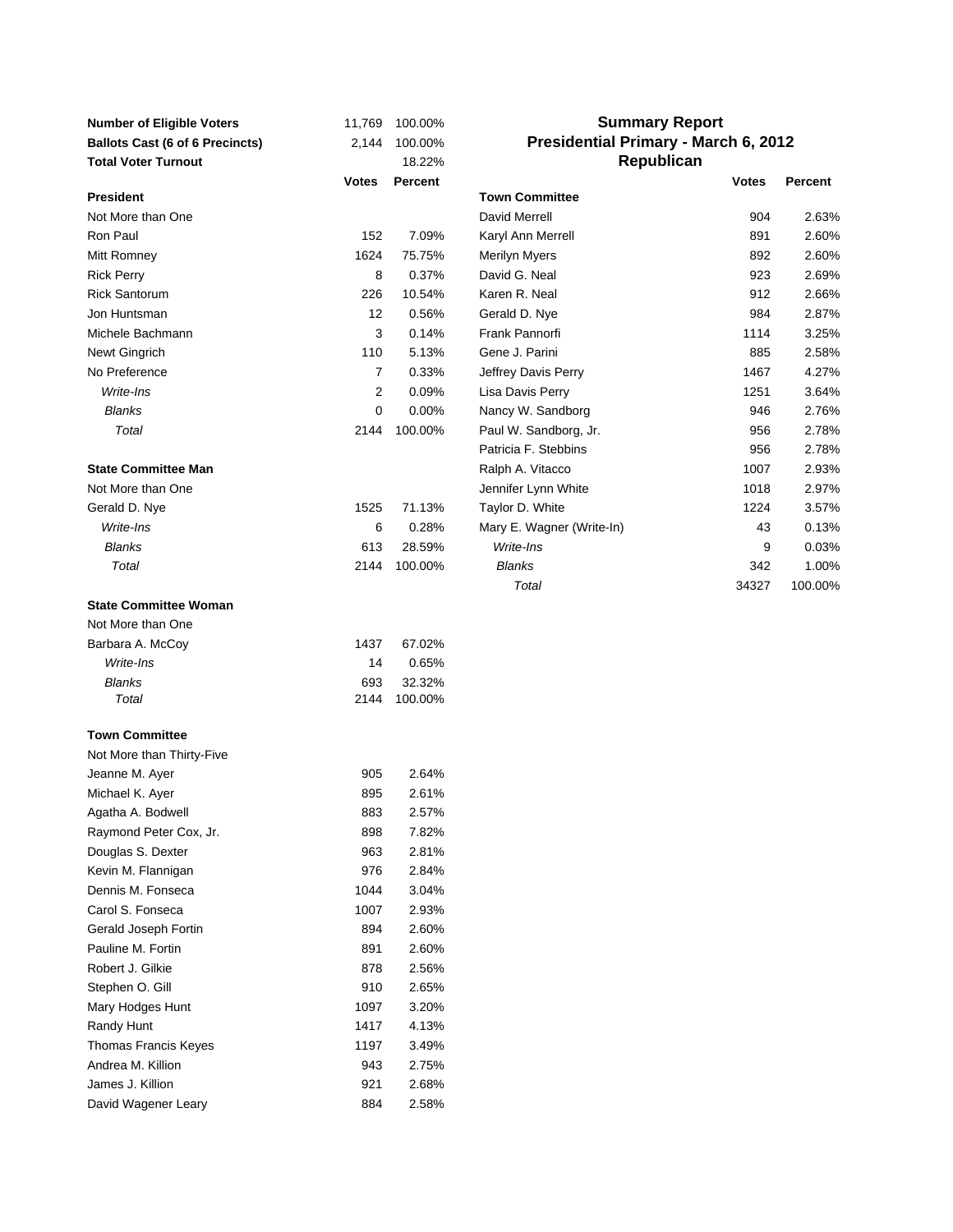## **Presidential Primary March 6, 2012 Republican**

| <b>Number of Eligible Voters</b> | 11,769 |
|----------------------------------|--------|
| <b>Total Ballots Cast:</b>       | 2.144  |

**% of Total Voters**

18.22%

| <b>PRECINCT</b>                              | $\overline{\mathbf{1}}$ | $\overline{2}$ | $\overline{\mathbf{3}}$ | 4              | 5               | 6        | <b>Total</b>   | Grand          | %       |
|----------------------------------------------|-------------------------|----------------|-------------------------|----------------|-----------------|----------|----------------|----------------|---------|
|                                              |                         |                |                         |                |                 |          | <b>Votes</b>   | <b>Total</b>   | of Vote |
| <b>OFFICES/CANDIDATES</b>                    |                         |                |                         |                |                 |          | Cast           |                |         |
| <b>Number of Eligible Voters by Precinct</b> | 1998                    | 2099           | 1904                    | 1998           | 1956            | 1804     |                | 11759          |         |
| <b>Total Votes Cast</b>                      | 436                     | 395            | 333                     | 322            | 298             | 360      | 2144           |                |         |
| <b>Percentage By Precinct</b>                | 21.82%                  | 18.82%         | 17.49%                  | 16.12%         | 15.24%          | 19.96%   |                |                |         |
| <b>President</b>                             |                         |                |                         |                |                 |          |                |                |         |
| <b>Not More than One</b>                     |                         |                |                         |                |                 |          |                |                |         |
| Ron Paul                                     | 34                      | 23             | 23                      | 20             | $\overline{22}$ | 30       | 152            | 152            | 7.09%   |
| <b>Mitt Romney</b>                           | 323                     | 315            | 260                     | 239            | 222             | 265      | 1624           | 1624           | 75.75%  |
| <b>Rick Perry</b>                            | $\overline{2}$          | $\theta$       |                         |                |                 |          |                |                | 0.37%   |
| <b>Rick Santorum</b>                         | 50                      | 35             | 29                      | 34             | 34              | 44       | 226            | 226            | 10.54%  |
| Jon Huntsman                                 |                         |                |                         |                | $\overline{2}$  |          | 12             | 12             | 0.56%   |
| Michele Bachmann                             |                         | $\overline{0}$ |                         |                | $\overline{ }$  |          | 3              | 3              | 0.14%   |
| Newt Gingrich                                | $\overline{22}$         | 19             | 17                      | 20             | 16              | 16       | 110            | <b>110</b>     | 5.13%   |
| No Preference                                | $\Omega$                | $\overline{2}$ |                         | $\overline{2}$ | $\overline{2}$  | $\Omega$ |                | 7              | 0.33%   |
| Write-Ins                                    |                         | $\overline{0}$ |                         |                |                 | $\Omega$ | $\overline{2}$ | $\overline{2}$ | 0.09%   |
| <b>Blanks</b>                                |                         | $\theta$       |                         | $\Omega$       |                 | $\Omega$ | $\theta$       | $\bf{0}$       | 0.00%   |
| <b>Total</b>                                 | 436                     | 395            | 333                     | 322            | 298             | 360      |                | 2144           | 100.00% |
| <b>Number of Eligible Voters by Precinct</b> | 1998                    | 2099           | 1904                    | 1998           | 1956            | 1804     |                | 11759          |         |
|                                              |                         |                |                         |                |                 |          |                |                |         |
| <b>Total Votes Cast</b>                      | 436                     | 395            | 333                     | 322            | 298             | 360      | 2144           |                |         |
| <b>Percentage By Precinct</b>                | 21.82%                  | 18.82%         | 17.49%                  | 16.12%         | 15.24%          | 19.96%   |                |                |         |
|                                              |                         |                |                         |                |                 |          |                |                |         |
| <b>State Committee Man</b>                   |                         |                |                         |                |                 |          |                |                |         |
| <b>Not More than One</b>                     |                         |                |                         |                |                 |          |                |                |         |
| Gerald D. Nye                                | 305                     | 279            | 235                     | 222            | 222             | 262      | 1525           | 1525           | 71.13%  |
| <b>Write-Ins</b>                             |                         |                |                         |                |                 |          |                |                | 0.28%   |
| <b>Blanks</b>                                | 129                     | 115            | 98                      | 98             | $\overline{76}$ | 97       | 613            | 613            | 28.59%  |
| <b>Total</b>                                 | 436                     | 395            | 333                     | 322            | 298             | 360      |                | 2144           | 100.00% |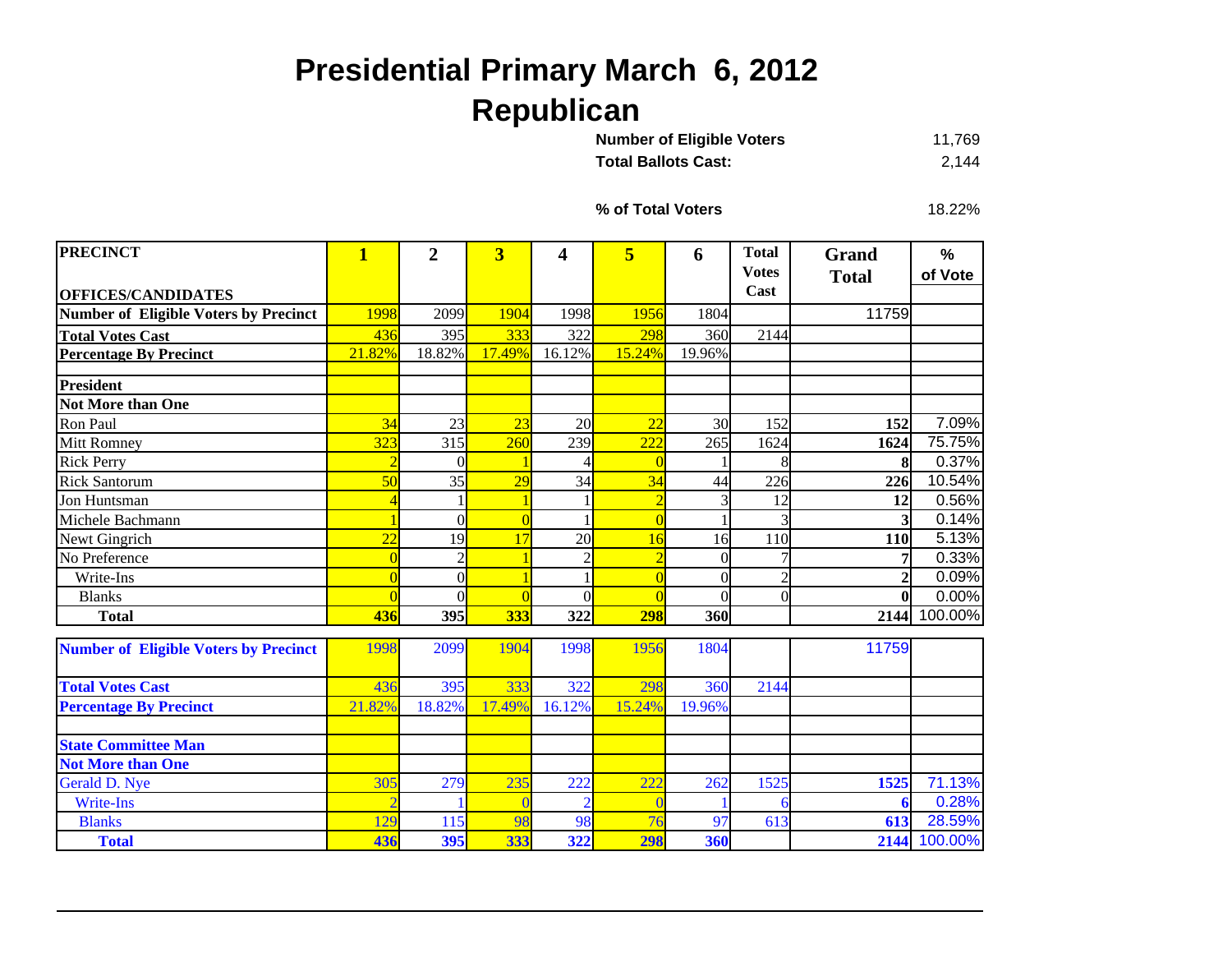| Number of Eligible Voters by Precinct | 1998   | 2099 <sup> </sup> | 1904   | 1998   | 1956   | 1804       |      | 11759 |         |
|---------------------------------------|--------|-------------------|--------|--------|--------|------------|------|-------|---------|
| <b>Total Votes Cast</b>               | 436    | 395               | 333    | 322    | 298    | 360        | 2144 |       |         |
| <b>Percentage By Precinct</b>         | 21.82% | 18.82%            | 17.49% | 16.12% | 15.24% | 19.96%     |      |       |         |
|                                       |        |                   |        |        |        |            |      |       |         |
| <b>State Committee Woman</b>          |        |                   |        |        |        |            |      |       |         |
| Not More than One                     |        |                   |        |        |        |            |      |       |         |
| Barbara A. McCoy                      | 285    | 262               | 219    | 212    | 209    | 250        | 1437 | 1437  | 67.02%  |
| Write-Ins                             |        |                   |        |        |        |            | 14   | 14    | 0.65%   |
| <b>Blanks</b>                         | 147    | 130               | 114    | 109I   | 86     | 107        | 693  | 693   | 32.32%  |
| <b>Total</b>                          | 436    | 395               | 333    | 322    | 298    | <b>360</b> |      | 2144  | 100.00% |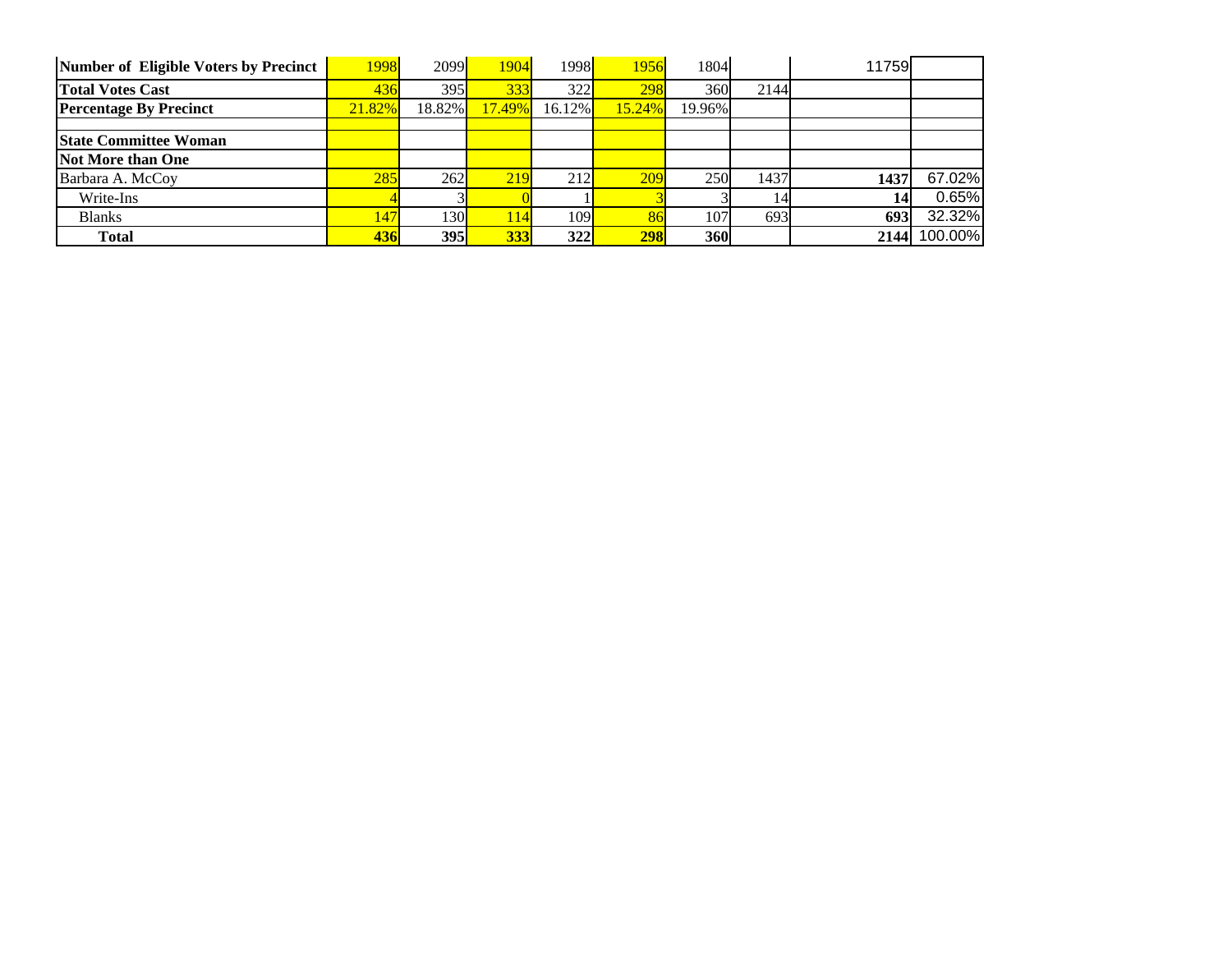| <b>Number of Eligible Voters by Precinct</b> | 1998           | 2099           | 1904           | 1998           | 1956           | 1804   |      | 11759 |         |
|----------------------------------------------|----------------|----------------|----------------|----------------|----------------|--------|------|-------|---------|
| <b>Total Votes Cast</b>                      | 436            | 395            | 333            | 322            | 298            | 360    | 2144 |       |         |
| <b>Percentage By Precinct</b>                | 21.82%         | 18.82%         | 17.49%         | 16.12%         | 15.24%         | 19.96% |      |       |         |
|                                              |                |                |                |                |                |        |      |       |         |
| <b>Town Committee</b>                        |                |                |                |                |                |        |      |       |         |
| <b>Not More than Thirty-Five</b>             |                |                |                |                |                |        |      |       |         |
| Jeanne M. Ayer                               | 190            | 163            | 132            | 140            | 126            | 154    | 905  | 905   | 2.64%   |
| Michael K. Ayer                              | 189            | 165            | 130            | 138            | 126            | 147    | 895  | 895   | 2.61%   |
| Agatha A. Bodwell                            | 190            | 161            | 133            | 133            | 120            | 146    | 883  | 883   | 2.57%   |
| Raymond Peter Cox, Jr.                       | 191            | 171            | 131            | 134            | 122            | 149    | 898  | 898   | 2.62%   |
| Douglas S. Dexter                            | 207            | 183            | 150            | 140            | 133            | 150    | 963  | 963   | 2.81%   |
| Kevin M. Flannigan                           | 197            | 177            | 134            | 157            | 149            | 162    | 976  | 976   | 2.84%   |
| Dennis M. Fonseca                            | 221            | 204            | 157            | 151            | 146            | 165    | 1044 | 1044  | 3.04%   |
| Carol S. Fonseca                             | 212            | 194            | 153            | 148            | 143            | 157    | 1007 | 1007  | 2.93%   |
| <b>Gerald Joseph Fortin</b>                  | 187            | 164            | 132            | 135            | 124            | 152    | 894  | 894   | 2.60%   |
| Pauline M. Fortin                            | 188            | 166            | 131            | 132            | 122            | 152    | 891  | 891   | 2.60%   |
| Robert J. Gilkie                             | 193            | 168            | 132            | 129            | 118            | 138    | 878  | 878   | 2.56%   |
| Stephen O. Gill                              | 192            | 167            | 136            | 141            | 127            | 147    | 910  | 910   | 2.65%   |
| <b>Mary Hodges Hunt</b>                      | 232            | 203            | 165            | 162            | 155            | 180    | 1097 | 1097  | 3.20%   |
| <b>Randy Hunt</b>                            | 309            | 260            | 208            | 212            | 204            | 224    | 1417 | 1417  | 4.13%   |
| <b>Thomas Francis Keyes</b>                  | 250            | 229            | 180            | 176            | 172            | 190    | 1197 | 1197  | 3.49%   |
| Andrea M. Killion                            | 198            | 178            | 146            | 134            | 132            | 155    | 943  | 943   | 2.75%   |
| <b>James J. Killion</b>                      | 195            | 176            | 141            | 132            | 130            | 147    | 921  | 921   | 2.68%   |
| <b>David Wagener Leary</b>                   | 190            | 172            | 131            | 127            | 121            | 143    | 884  | 884   | 2.58%   |
| <b>David Merrell</b>                         | 200            | 169            | 132            | 134            | 125            | 144    | 904  | 904   | 2.63%   |
| <b>Karyl Ann Merrell</b>                     | 193            | 167            | 132            | 131            | 122            | 146    | 891  | 891   | 2.60%   |
| <b>Merilyn Myers</b>                         | 200            | 163            | 131            | 129            | 125            | 144    | 892  | 892   | 2.60%   |
| David G. Neal                                | 200            | 172            | 136            | 135            | 126            | 154    | 923  | 923   | 2.69%   |
| Karen R. Neal                                | 195            | 170            | 135            | 136            | 126            | 150    | 912  | 912   | 2.66%   |
| Gerald D. Nye                                | 212            | 190            | 144            | 150            | 130            | 158    | 984  | 984   | 2.87%   |
| <b>Frank Pannorfi</b>                        | 242            | 214            | 166            | 163            | 152            | 177    | 1114 | 1114  | 3.25%   |
| Gene J. Parini                               | 188            | 167            | 130            | 132            | 128            | 140    | 885  | 885   | 2.58%   |
| <b>Jeffrey Davis Perry</b>                   | 308            | 263            | 226            | 212            | 211            | 247    | 1467 | 1467  | 4.27%   |
| <b>Lisa Davis Perry</b>                      | 269            | 231            | 186            | 187            | 185            | 193    | 1251 | 1251  | 3.64%   |
| Nancy W. Sandborg                            | 206            | 173            | 145            | 137            | 131            | 154    | 946  | 946   | 2.76%   |
| Paul W. Sandborg, Jr.                        | 207            | 177            | 146            | 139            | 134            | 153    | 956  | 956   | 2.78%   |
| Patricia F. Stebbins                         | 209            | 178            | 144            | 138            | 132            | 155    | 956  | 956   | 2.78%   |
| Ralph A. Vitacco                             | 207            | 183            | 157            | 145            | 151            | 164    | 1007 | 1007  | 2.93%   |
| <b>Jennifer Lynn White</b>                   | 216            | 184            | 156            | 151            | 148            | 163    | 1018 | 1018  | 2.97%   |
| <b>Taylor D. White</b>                       | 254            | 228            | 181            | 184            | 183            | 194    | 1224 | 1224  | 3.57%   |
| Mary E. Wagner (Write-In)                    | 9              | 9              | $\epsilon$     | 3              | $\overline{7}$ | 9      | 43   | 43    | 0.13%   |
| Write-Ins                                    | $\overline{2}$ | $\overline{2}$ | $\overline{2}$ | $\overline{2}$ | $\theta$       | -1     | 9    | 9     | 0.03%   |
| <b>Blanks</b>                                | 66             | 70             | 59             | 56             | 38             | 53     | 342  | 342   | 1.00%   |
| <b>Total</b>                                 | 7314           | 6411           | 5136           | 5085           | 4824           | 5557   | 1507 | 34327 | 100.00% |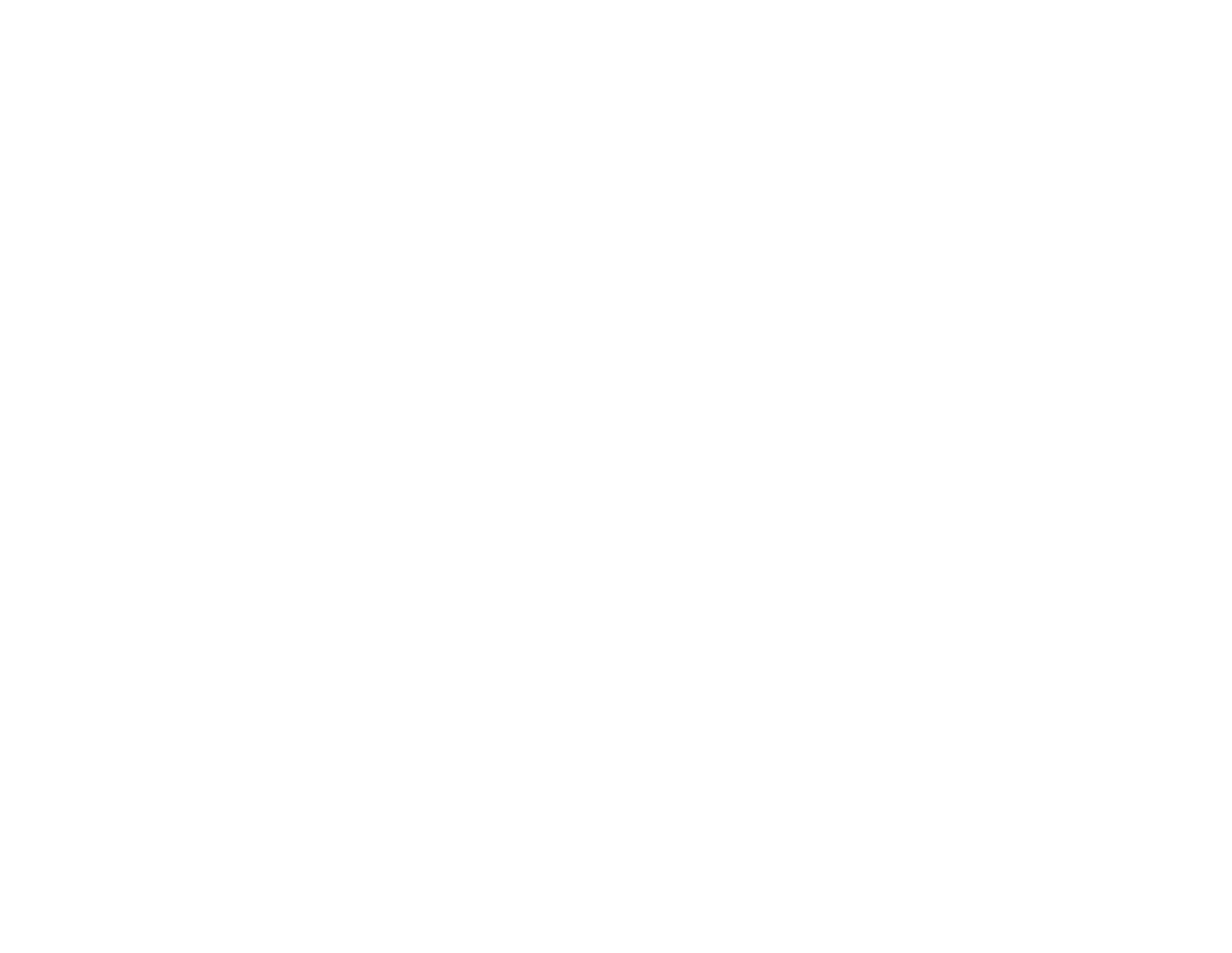| <b>Number of Eligible Voters</b><br><b>Ballots Cast (6 of 6 Precincts)</b> | 8,843<br>5   | 100.00%<br>100.00% | <b>Summary Report</b><br>Presidential Primary - March 6, 2012 |
|----------------------------------------------------------------------------|--------------|--------------------|---------------------------------------------------------------|
| <b>Total Voter Turnout</b>                                                 |              | 0.06%              | <b>Green-Rainbow</b>                                          |
|                                                                            | <b>Votes</b> | <b>Percent</b>     | <b>Votes</b><br><b>Percent</b>                                |
| <b>President</b>                                                           |              |                    |                                                               |
| Not More than One                                                          |              |                    |                                                               |
| Kent Mesplay                                                               | $\mathbf 0$  | 0.00%              |                                                               |
| Jill Stein                                                                 | 2            | 40.00%             |                                                               |
| Harley Mikkelson                                                           | 0            | 0.00%              |                                                               |
| No Preference                                                              | 1            | 20.00%             |                                                               |
| Write-Ins                                                                  | 2            | 40.00%             |                                                               |
| <b>Blanks</b>                                                              | 0            | 0.00%              |                                                               |
| Total                                                                      | 5            | 100.00%            |                                                               |
| <b>State Committee Man</b>                                                 |              |                    |                                                               |
| Not More than One                                                          |              |                    |                                                               |
| Write-Ins                                                                  | 1            | 20.00%             |                                                               |
| <b>Blanks</b>                                                              | 4            | 80.00%             |                                                               |
| <b>Total</b>                                                               | 5            | 100.00%            |                                                               |
| <b>State Committee Woman</b>                                               |              |                    |                                                               |
| Not More than One                                                          |              |                    |                                                               |
| Write-Ins                                                                  | 1            | 20.00%             |                                                               |
| <b>Blanks</b>                                                              | 4            | 80.00%             |                                                               |
| Total                                                                      | 5            | 100.00%            |                                                               |
| <b>Town Committee</b>                                                      |              |                    |                                                               |
| Not More than Ten                                                          |              |                    |                                                               |
| Write-Ins                                                                  | 1            | 20.00%             |                                                               |
| <b>Blanks</b>                                                              | 4            | 80.00%             |                                                               |
| Total                                                                      | 5            | 100.00%            |                                                               |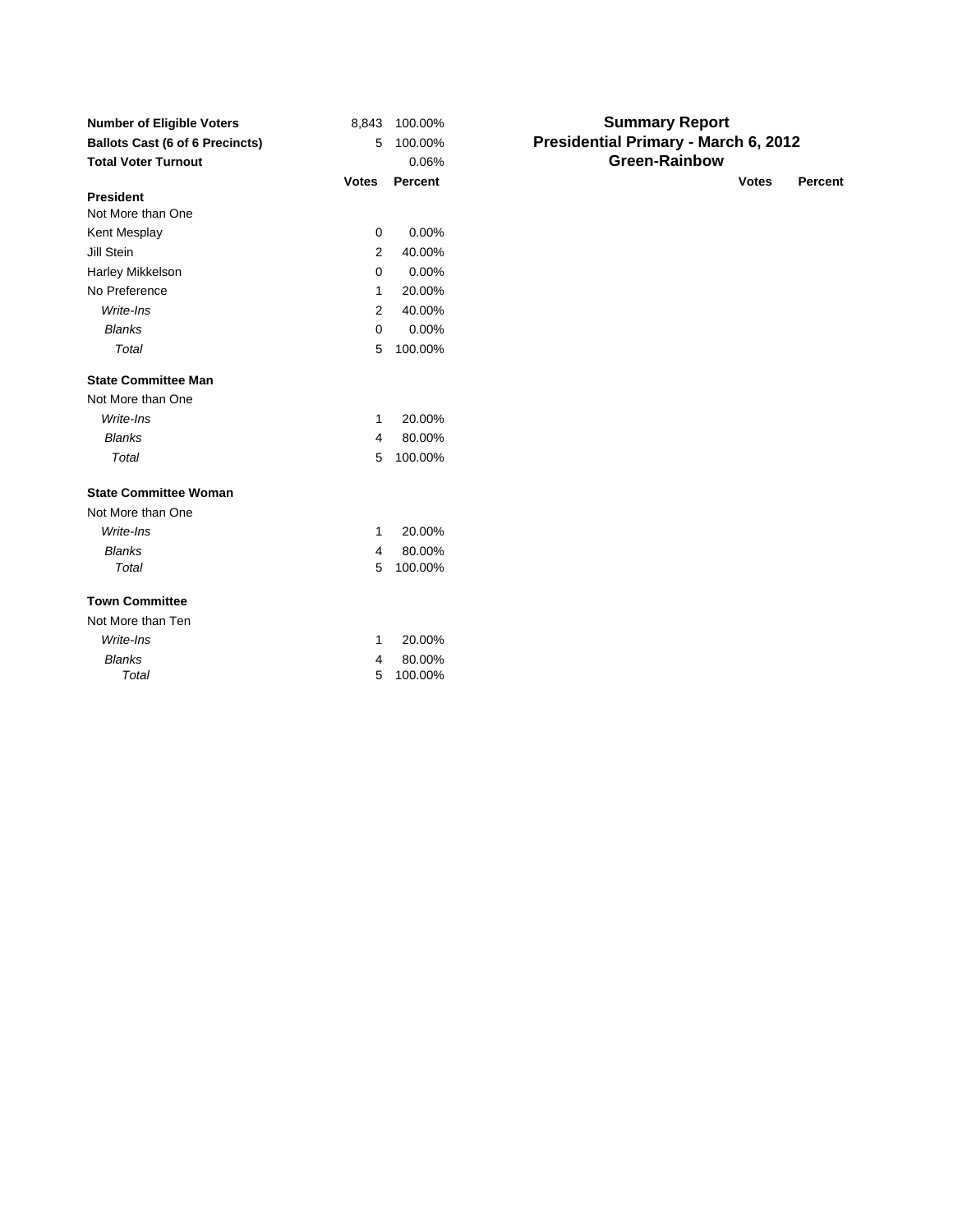## **Presidential Primary March 6, 2012 Green-Rainbow**

**Number of Eligible Voters** 

**Total Ballots Cast:**

8,843 5

**% of Total Voters**

0.06%

| <b>PRECINCT</b>                              | $\overline{\mathbf{1}}$ | $\overline{2}$ | $\overline{\mathbf{3}}$ | 4            | $\overline{\mathbf{5}}$ | 6              | <b>Total Votes Cast</b> | <b>Grand Total</b> | % of Vote |
|----------------------------------------------|-------------------------|----------------|-------------------------|--------------|-------------------------|----------------|-------------------------|--------------------|-----------|
| <b>OFFICES/CANDIDATES</b>                    |                         |                |                         |              |                         |                |                         |                    |           |
| <b>Number of Eligible Voters by Precinct</b> | 1556                    | 1558           | 1359                    | 1535         | 1495                    | 1340           |                         | 8843               |           |
|                                              |                         |                |                         |              |                         |                |                         |                    |           |
| <b>Total Votes Cast</b>                      |                         |                |                         |              |                         |                |                         |                    |           |
| <b>Percentage By Precinct</b>                | 0.00%                   | 0.13%          | 0.00%                   | 0.13%        | 0.00%                   | 0.07%          |                         |                    |           |
| <b>President</b>                             |                         |                |                         |              |                         |                |                         |                    |           |
| Not More than One                            |                         |                |                         |              |                         |                |                         |                    |           |
| Kent Mesplay                                 |                         |                | $\overline{0}$          | $\Omega$     |                         | $\overline{0}$ |                         | 0                  | 0.00%     |
| Jill Stein                                   |                         |                |                         |              |                         | $\Omega$       |                         |                    | 40.00%    |
| Harley Mikkelson                             |                         |                |                         |              |                         | $\theta$       |                         | 0                  | 0.00%     |
| No Preference                                |                         |                | $\overline{0}$          |              |                         | $\Omega$       |                         |                    | 20.00%    |
| Write-Ins                                    |                         |                |                         |              |                         |                |                         |                    | 40.00%    |
| <b>Blanks</b>                                |                         |                |                         | 0            |                         | $\Omega$       |                         | $\bf{0}$           | 0.00%     |
| <b>Total</b>                                 |                         |                | $\mathbf{0}$            | $\mathbf{2}$ |                         |                |                         | 5                  | 100.00%   |
|                                              | 1556                    |                | 1359                    |              |                         |                |                         | 8843               |           |
| <b>Number of Eligible Voters by Precinct</b> |                         | 1558           |                         | 1535         | 1495                    | 1340           |                         |                    |           |
| <b>Total Votes Cast</b>                      |                         |                |                         |              |                         |                |                         |                    |           |
| <b>Percentage By Precinct</b>                | 0.00%                   | 0.13%          | 0.00%                   | 0.13%        | 0.00%                   | 0.07%          |                         |                    |           |
|                                              |                         |                |                         |              |                         |                |                         |                    |           |
| <b>State Committee Man</b>                   |                         |                |                         |              |                         |                |                         |                    |           |
| <b>Not More than One</b>                     |                         |                |                         |              |                         |                |                         |                    |           |
| Write-Ins                                    |                         |                |                         |              |                         | $\Omega$       |                         |                    | 20.00%    |
| <b>Blanks</b>                                |                         |                |                         |              |                         |                |                         |                    | 80.00%    |
| <b>Total</b>                                 |                         |                |                         |              |                         |                |                         |                    | 100.00%   |